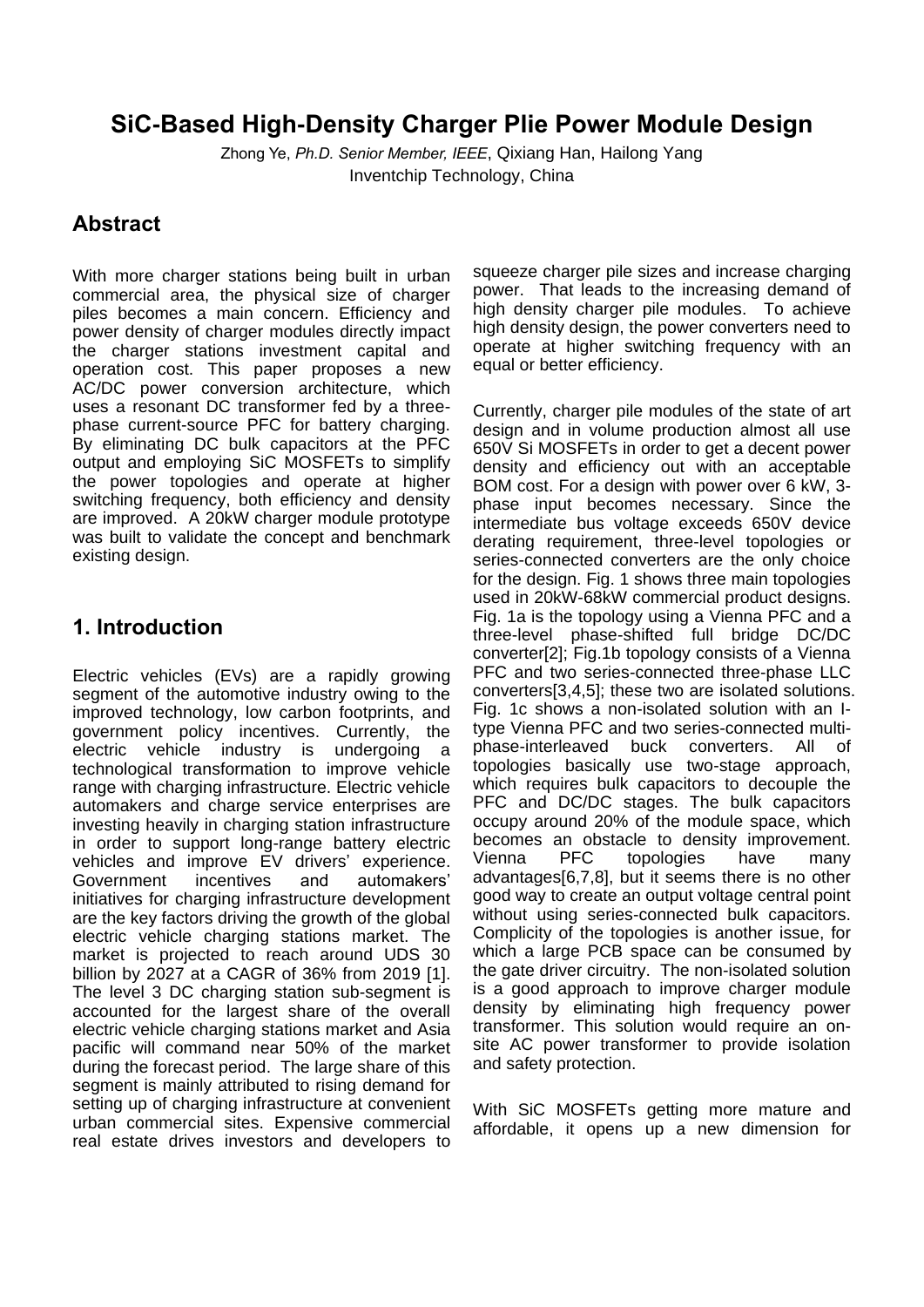engineers to use simple topologies and improve overall design. 1200V SiC MOSFETs found a sweet spot of applications where bus voltage is over 650V and operating frequency needs to be above 20kHz for hard switching and 50kHz for soft switching in general. High power density charger pile module would be a good playground for SiC MOSFETs to exercise their merits.



Fig.1. Main topologies used in commercial designs.

Now, to reduce or eliminate the bulk capacitors abovementioned, the question comes to what side effect it may have to charge a battery with AC line-frequency current ripple. [9,10,11] research found that current ripple under 5kHz had negligible impact on Li-ion battery performance and lifetime, and interestingly the test shows the batteries' impedance reaches the lowest value at around 100Hz. The authors took the advantage of this battery characteristic and proposed a fast pulse-charging method for Li-ion battery charging. There are not many literatures found on this topic, but it is reasonable to believe that hundreds' Hz current ripple at small percentage of charging current amplitude is safe for Li-ion battery charging.

Based on this assumption and by employing 1200V SiC MOSFETs, a new AC/DC power architecture is proposed for charge pile module design. The architecture uses an efficiencyoptimized resonant DC transformer (DC-X) to isolate a three-phase current-source PFC's output current and to charge a battery pack directly. By using simpler but more efficient topologies and eliminating PFC output bulk capacitors, higher power density of charger module design becomes possible. For the detail discussion, this paper organizes coming sections as follows, Section 2: High Density Power Architecture

Section 3: Power Stage and Control Design Section 4: Experiment and Benchmarking And the final part is Conclusions.

# **2. High Density Power Architecture**

Since charger stations need to support a wide variety of electric vehicles charging, the charger output voltage is required to range from 330V to 750V generally. To shorten charging time, constant power control is preferred, which allows the chargers to provide a higher charging current when the battery SOC ( State Of Charge) is low. However, constant power control adds a significant design challenge to engineers in terms of thermal design. With wide output voltage range requirement, traditional phase-shifted full bridge converters and LLC converters suffer from a higher power loss due to wider duty cycle or switching frequency regulation range. To mitigate this issue, [12] uses dual bridges with phaseshifted control to effectively achieve seamless series and parallel connection change of two rectifier outputs, but two phase current sharing is a remained challenge. [13,14,15] proposes widerange input and/or constant-frequency LLC converters. These are good topologies, but adding two additional MOSFETs and corresponding control circuit each phase in this product design would cripple their advantages. The concept of DC-X battery chargers with a single-phase current source PFC has been evaluated by previous research and good results were achieved [16]. This paper extends the research to a three-phase input, wider battery voltaire coming sections as follows,<br>Section 2: High Density Power Architecture<br>Section 4: Experiment and Benchmarking<br>Section 4: Experiment and Benchmarking<br>And the final part is Conclusions.<br>2. **High Density Power Archit**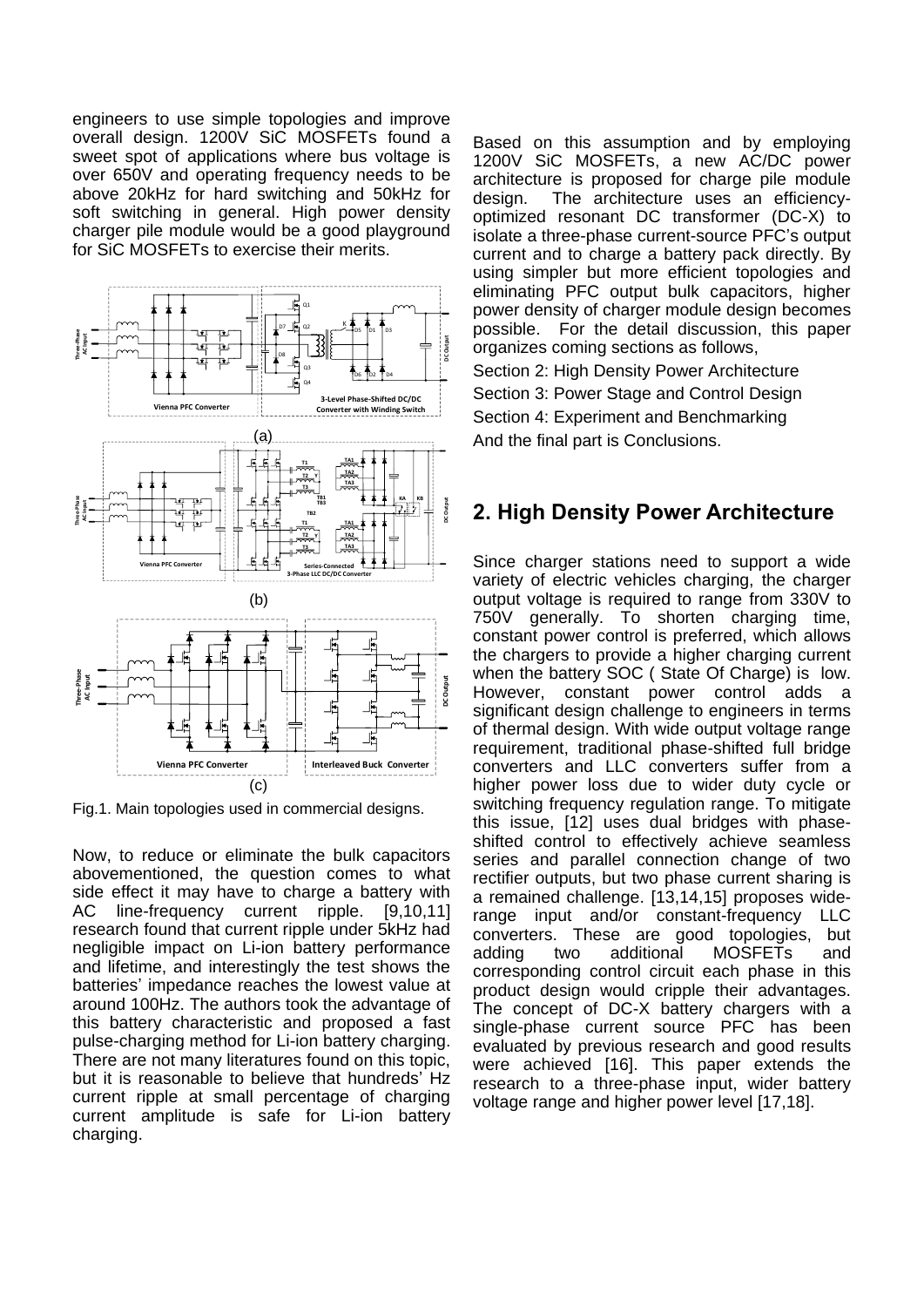

Fig.2. New AC/DC power architecture for battery charging.



Fig.3. Traditional three-phase PFC circuit.

Fig. 2 shows the proposed power architecture, composed of a three-phase current source PFC and a gain-switchable DC transformer. The threephase current-source PFC utilizes the traditional 3-phase PFC circuit, shown in Fig. 3, operating at current source mode. Each phase current maintains sinusoidal and in phase with its phase voltage. For the ideal case, the PFC output power can be expressed by,

$$
Po = V_{rms} I_{rms} [Sin^{2}(\omega t) + Sin^{2}(\omega t + 2\pi/3) + Sin^{2}(\omega t - 2\pi/3)= 3/2 \cdot V_{rms} I_{rms} \qquad (1)
$$

It can be seen that there is no harmonic at the output. If the output is clamped to a DC voltage, the output current is a pure DC. Only a small high-frequency capacitor is required to absorb the output high frequency ripple. This is the advantage of the traditional three-phase PFC, which has long been overshadowed by other advanced topologies.

Since the second stage is a DC transformer stage, the PFC's output voltage is clamped by the reflected battery pack voltage. To accommodate 330V to 750V battery voltage range, the DC transformer needs to switch its gain somewhere at midpoint. Currently, EV battery voltages are basically divided into two groups at 500V boundary. A mechanical relay can be used to provide a reliable, low cost and low loss solution for the transformer winding switching and output voltage range selection, which has actually been used in current product designs.



Fig.4. DC Transformer gain switching.

Fig.4 gives the relationship of battery voltage (Vo) and PFC output voltage (Vbus) with different DC-X gains. The DC-X gain is such selected that the PFC output range of 600V to 900V is just sufficient to cover the full EV battery voltage range. The maximum PFC output voltage selection is limited by 1200V SiC MOSFET voltage derating. Considering DC-X duty cycle loss and power train voltage drop, the ideal DC output voltage needs to be slightly higher than specified battery voltage at each corner case.

#### **3. Power Stage and Control Design**

A converter's power density is often limited by thermal hot spots. Magnetic components are the common places where hot spots occur, due to the difficulty to remove heat away from inner winding layers and winding-surrounded cores. Even thermal distribution is an effective measure to improve the power density. The three-Phase PFC uses three boost inductors, so it is relatively easy to manage its thermal. For the DC-X, interleaved structure is preferred. Besides thermal management, it makes a low profile design easier as well, for which further discussion will be provided in the next section.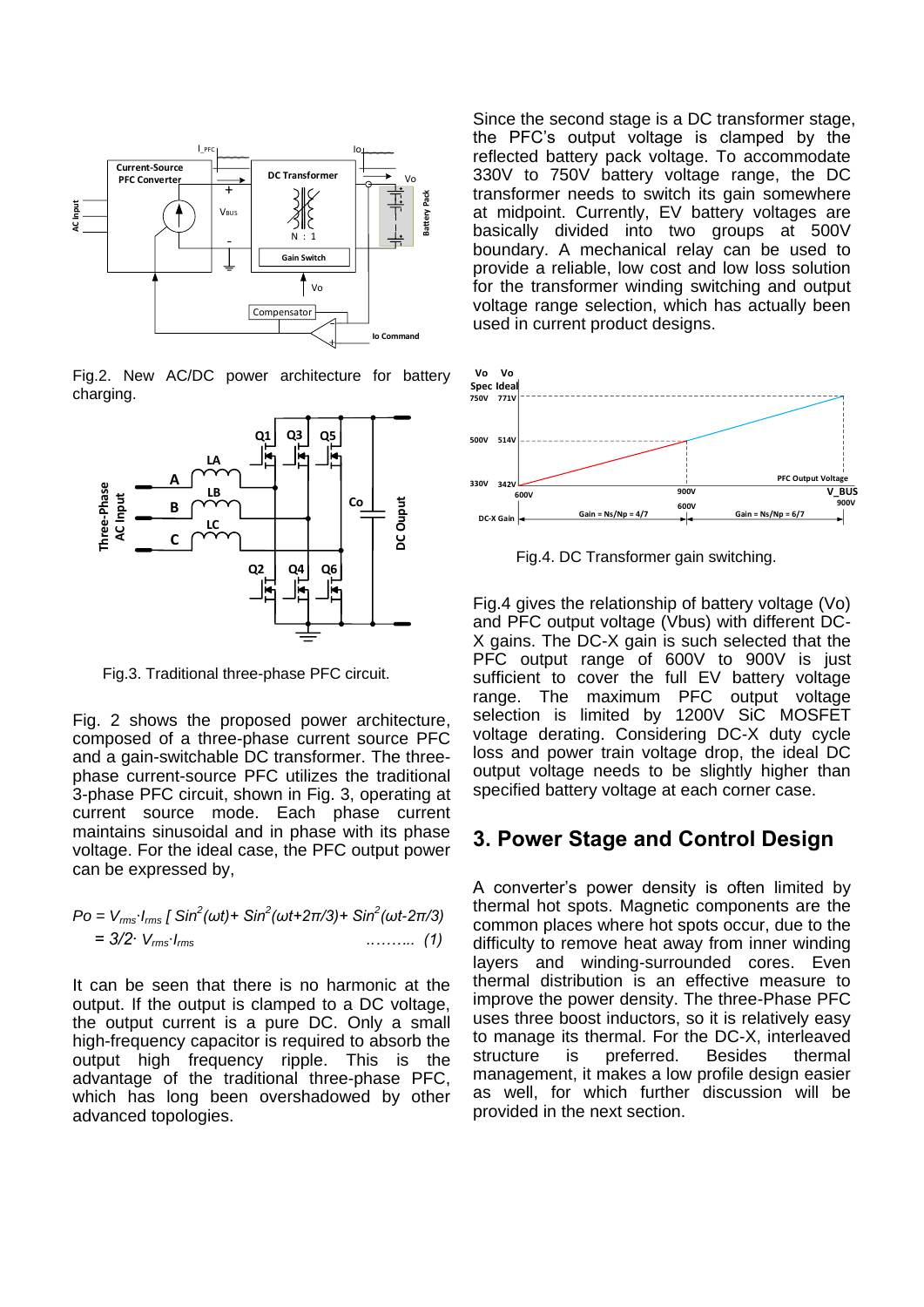Resonant converters have been widely used in DC transformer design. The converters operate at resonant frequency and achieve an optimal efficiency. Fig. 5 shows the selected topology for this 20kW DC-X design.



Fig.5. Gain-Switchable DC Transformer.

The DC-X uses two interleaved LLC converters with 90°phase offset. The difference from regular LLC design is that this DC-X's transformer magnetizing inductance Lm is much larger than resonant inductance Lr. The circuit quality factor Q is selected at a relatively smaller value so the converter's impedance can be less sensitive to component value variation.

For the low output voltage range (Vo< 500V), the relay K is open. The transformers' secondary outputs are rectified directly and applied to the output filter. If the battery pack voltage is detected to be in high voltage range, the relay is closed before the converters start operating. The output rectifier circuit then becomes a voltage doubler to provide a higher voltage to charge the battery pack. To meet the gain requirement on Fig. 4, the transformers' turn ratio is selected as Np:Ns1:Ns2 = 7:3:1. When the relay is open, the DC-X gain is 7: 4; when the relay is closed, then the gain becomes 7: 6. Note since Ns1 > Ns2, N1's output is doubled while Ns2 winding output terminal becomes floating when the relay is closed.

LLC converters inherently have current sharing difficulties when they are paralleled directly[19,20]. Component parameter tolerance leads to the variation of the converters' resonant frequencies and so their impedances and gains. Varying switching frequency to force their current sharing

is not an option for LLC converters, due to the beat frequency problem and the periodical output current ripple issue. Interleaved LLC converters need to operate at the same frequency with 90°phase offset in order to reduce their total current ripple. Full-bridge LLC converters have the privilege to adjust their DC gain by using phase-shifting control [19,20]. For the ideal case, both full-bridge LLC converters operate with 180° phase shifting. Their average output currents are sensed and compared. If any current difference is detected, a control loop reduces the phaseshifting angle of the full bridge with higher output current. The control scheme was simulated and found to be valid. The simulation was conducted with one phase resonant inductance 10% higher than the ideal value and the other 10% lower, the control was able to adjust phase-shifting angle to achieve a good current sharing.

Fig. 6 shows the control signal diagram of the module design and Fig. 7 is the loop control diagram.



Fig. 6. Signal diagram of AD/DC module.



Fig. 7. Loop control diagram.

The three-phase current-source PFC is controlled by a FPGA and ST micro-controller combo circuit. The Park and Clarke transformation is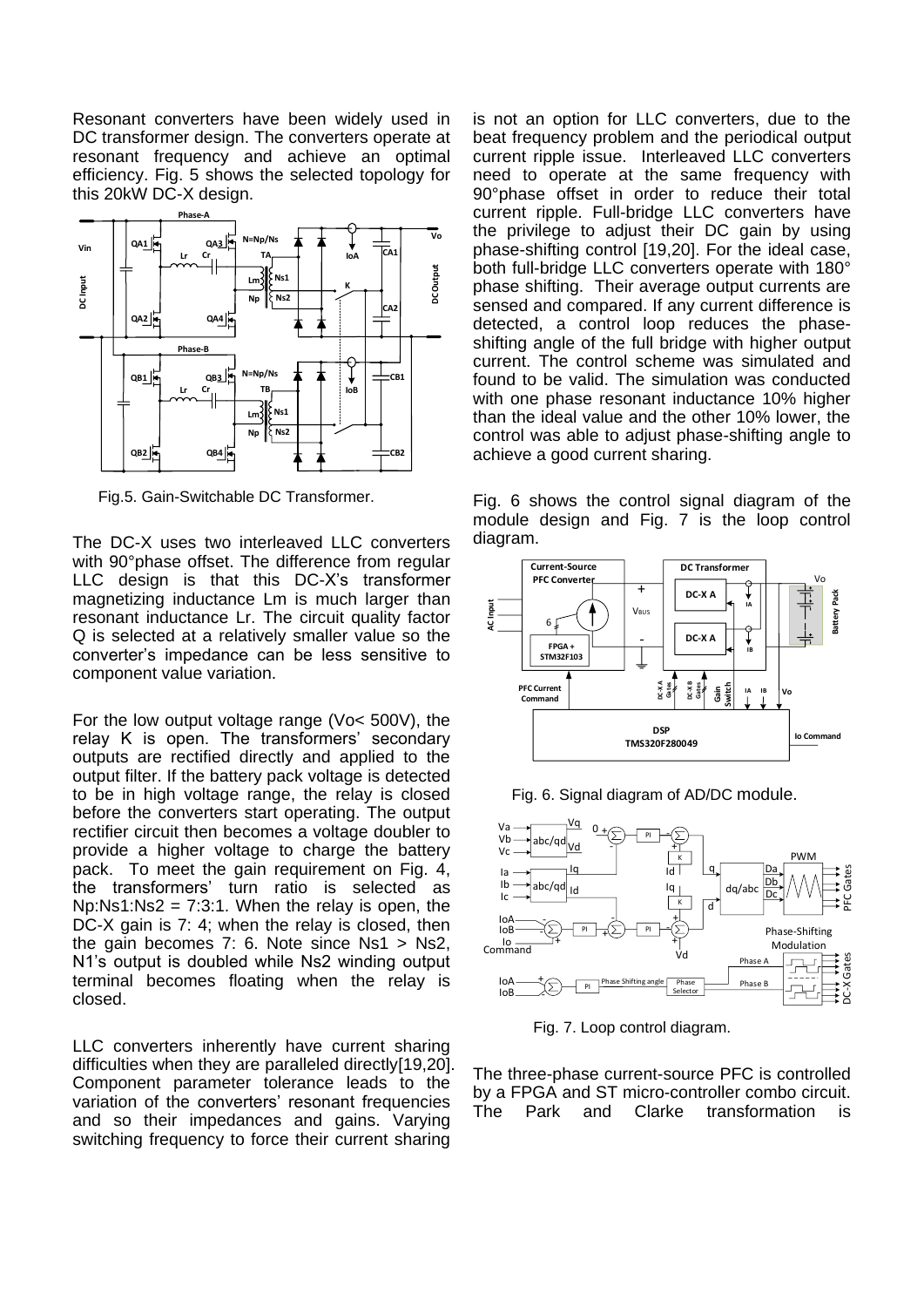implemented with the FPGA. The DC-Xs and PFC current command are controlled by a TI DSP.

### **4. Experiment**

To validate and benchmark this proposed new power architecture, a 20kW prototype was designed. Existing 20kW product standard size is 3U x 5U x 9U. This design aims to double the power density while reducing material and labor

cost. The prototype height is reduced to 1.5U while keeping the same width and length. The current products use two PCB board structure. One board is for PFC and the other is for DC/DC converter circuitry. Each board is 1.5U high. The two boards are connected by a cable and fit into a 3U box. The new structure would enable singleboard solution and simplify product assembly.

To facilitate debug and lab test, instead of using a single 5U x 9U PCB board, two 2.5U x 9U PCB boards are used. Fig. 8 shows the PFC board and DC/DC converter board.



 Fig.8. (a) 20kW three-phase PFC prototype, and (b) 20kW LLC converter prototype.

The PFC board was designed with space left for bulk capacitors, so the board can be tested in either voltage mode or current mode. Each PFC switch position uses two 50mOhm 1200V TO-247-4 (IV1Q12050T4) in parallel and each LLC position uses one 50mOhm 1200V TO-247-3 (IV1Q12050T3). Both stages use SiC MOSFET drivers (IVCR1401). The rectifier circuit uses 30A/1200V SiC diodes (IV1D12030T3). The PFC and DC-X operate at 65kHz and 180kHz respectively.

Fig.9a and b show interleaved LLC converter current sharing waveforms. A large current imbalance was created deliberately by increasing one phase resonant inductance by around 15%, which resulted in 3.4A and 8.6A unbalanced output currents. After phase-shifted current sharing was enabled, both phases output 6.1A.





Fig.9. LLC resonant current waveforms (a) Current sharing disable, (b) Current sharing enabled.

Channels 1 and 3: phase A and B's gate signals.

Channels 2 and 4: phase A and B's primary currents.

Note since the two full-bridge LLC converters operate at different phase shifting angles, the primary current amplitudes may be the same even though their output DC currents are equal.

Fig.10 is the system test setup and shows signal measurement positions. The PFC had 28 x 68uF/450V electrolytic capacitors, denoted by  $C<sub>PFC</sub>$ , installed initially at its output. The capacitors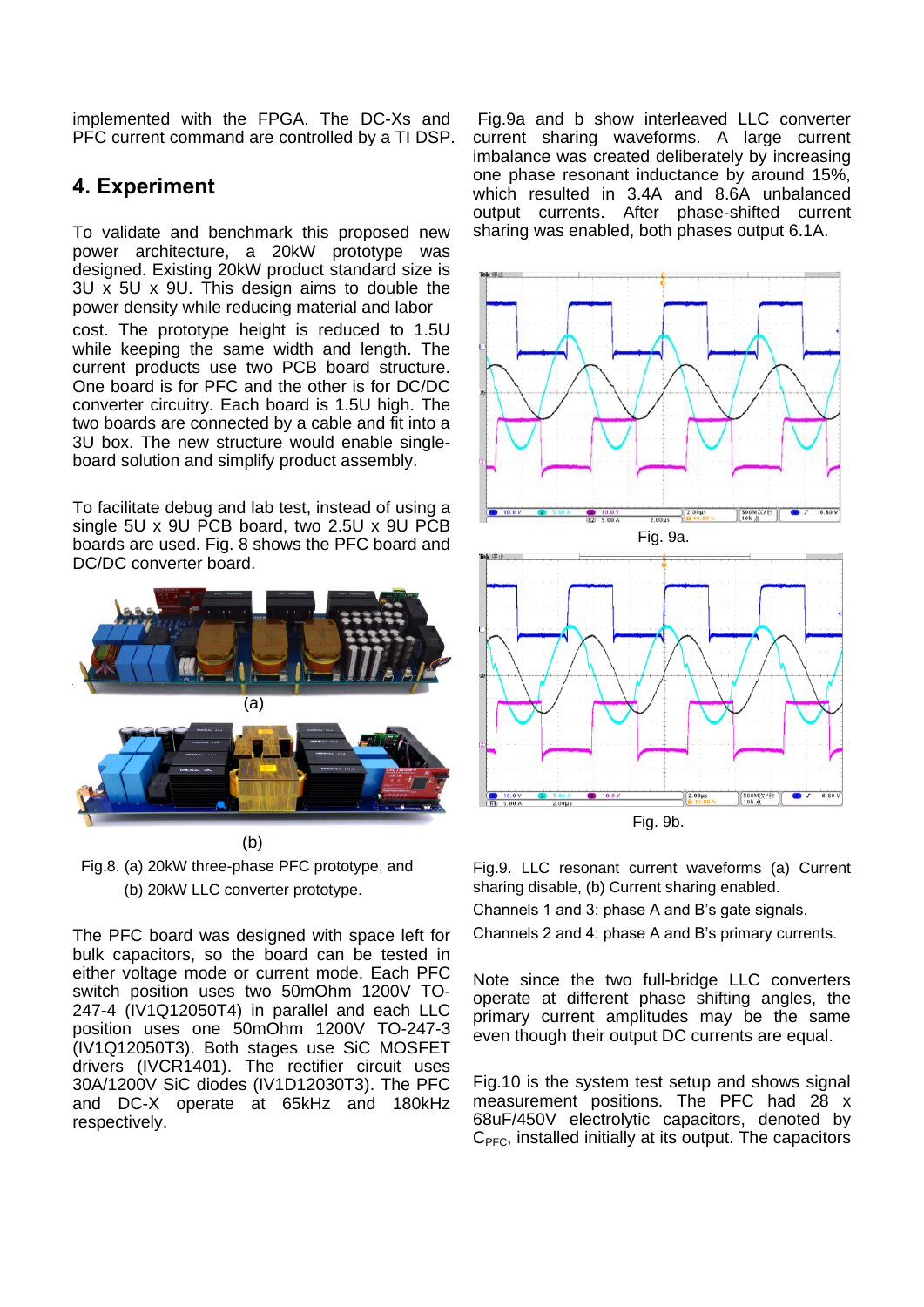are divided into 14 groups. Each group has two connected in series to handle up to 900V bus voltage. The DC-X input has 2x12uF/1000V film capacitors and the output has 4 x (30uF+220uF)/ 450V film and electrolytic capacitors. A 20x2x330uF/450V capacitor bank is connected in parallel with the load to emulate a high-voltage battery pack. The test shows that the capacitor bank's reflected capacitance at the DC-X input, namely PFC output, is able to hold the PFC and system stable with reduced or even completely eliminated PFC output capacitors  $C<sub>PEC</sub>$ . Fig.11 is a 10kW test result with  $C_{\text{PFC}}$  reduced by 72%. The waveforms show no notable line-frequency harmonic voltage or current ripples. However, switching-frequency voltage ripples does exist, which indicates that some minimum capacitance  $C_{PFC}$  still needed in order to keep the ripple to a desired value. To limit the PFC output voltage overshoot in case of the DC-X shutdown at heavy loads or overcurrent fault, minimum  $C_{PFC}$  value is also needed to absorb the PFC inductive energy.



Fig. 10. PFC and DC-X system test setup.



Fig.11. System key waveforms at 10kW.

Fig. 12 shows efficiency curves of each stage and the total efficiency at 400Vac input. The LLC converter stage efficiency was measured at 435V (with the relay open) and 655V (with the relay closed) outputs, which corresponded to 750V LLC input. The efficiency curves almost match each other at the two different output voltages, which indicates the topology is suitable for constant power operation.



Fig.12. Power stage and system efficiencies including 20W bias loss.

Table-1 shows the comparison of this prototype and two existing products on main parameters.

| $500.911$ companion canning $\eta$ |                                                 |                                       |                                    |
|------------------------------------|-------------------------------------------------|---------------------------------------|------------------------------------|
|                                    | Product A                                       | Product B                             | Inventchip<br>Prototype            |
| Size                               | 2Ux5Ux9U                                        | 2Ux5Ux9U                              | 1Ux5Ux9U                           |
| Power                              | 20kW                                            | 20kW                                  | 20kW                               |
| <b>Topologies</b>                  | Vienna +                                        | Vienna +                              | 3-phase PWM<br>PFC+                |
|                                    | 3-Level<br>Phase-shifted<br>full bridge         | Series-<br>Connected 3-<br>phase LLC  | 2-Level<br>Interleaved LLC         |
| PFC fs                             | 20kHz                                           | 24kHz                                 | 65kHz                              |
| DC/Dc fs                           | 70kHz                                           | fr: $107$ kHz                         | 180kHz                             |
| Constant<br>Power                  | No (constant<br>current)                        | 75 - 350kHz<br>Yes                    | Yes                                |
| Power<br><b>Devices</b>            | SiC diodes +<br>Si MOSFET <sub>S</sub><br>+FRDs | $SiC$ diodes +<br>Si MOSFETs<br>+FRDs | <b>SiC MOSFETs</b><br>+ SiC Diodes |
| Efficiency                         | 95.5% Peak<br>95.0% Full<br>Load                | 96% Peak<br>95.3% Full<br>Load        | 95.5% Peak<br>and full load        |

Table-1: Design comparison summary

Compared with the existing products, this prototype doubled the power density at a mediated efficiency. The test data were taken from the first-round-built prototype with conventional SPWM PFC control. There should be some room to fine tune the design and the control to achieve a better efficiency. The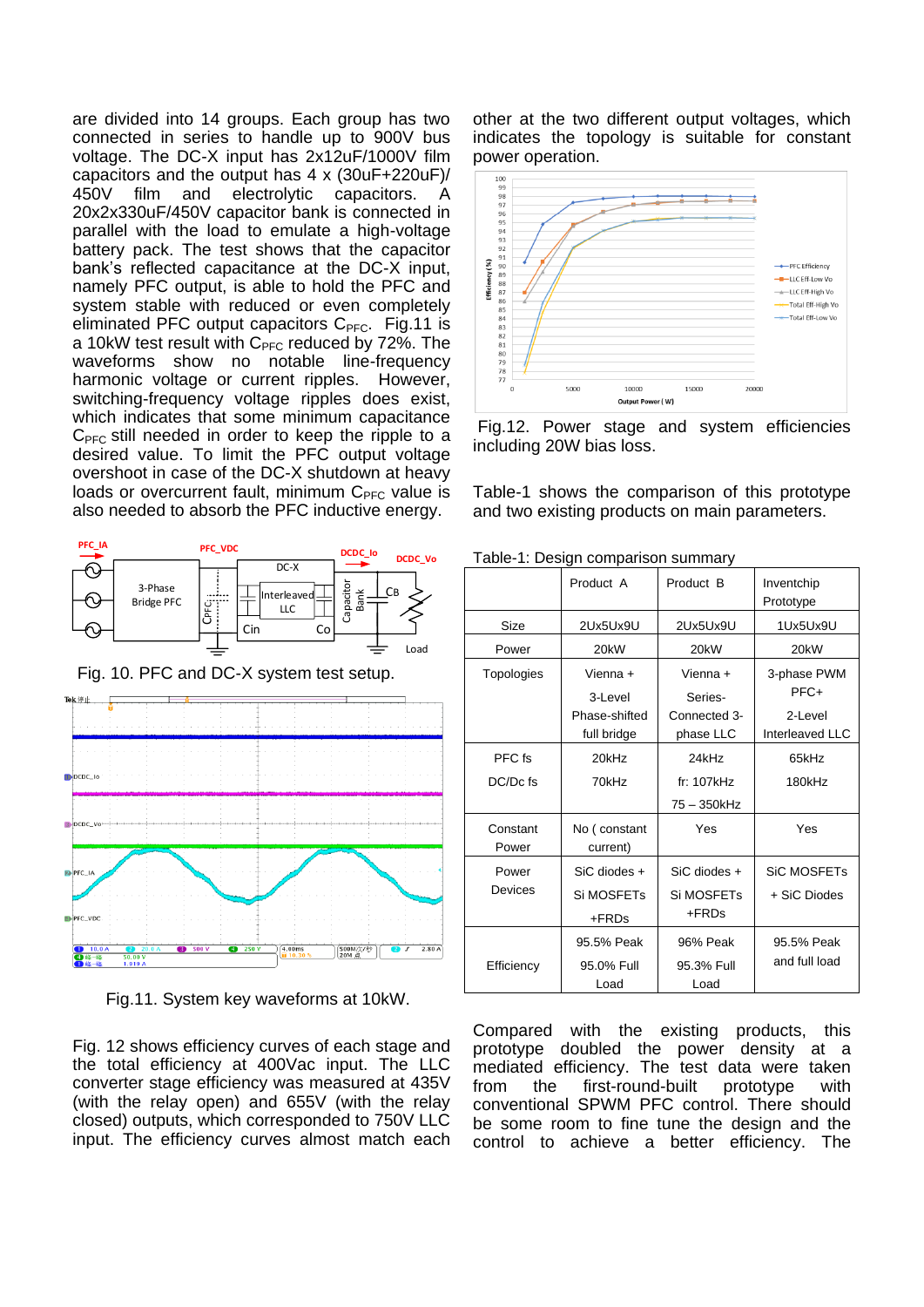prototype has not been evaluated at elevated temperature. However, the initial test results show promising of this power architecture.

## **4. Conclusions**

A new power architecture has been proposed and evaluated. By using a current-source PFC and DC transformer, the PFC output bulk capacitors can be reduced or eliminated for battery charging applications. It is an important step to increase the charger module density. Utilizing widebandgap 1200V SiC MOSFETs, the converters can operate at higher voltage and switching frequency with simpler topologies. It is another factor to make high-density designs possible. The performance of the 20kW prototype is benchmarked with existing products. The results show good promise for this new power architecture in high density charger pile module design.

## **References**

[1] Meticulous Market Research, ["Electric Vehicle](https://www.globenewswire.com/Tracker?data=xyuyz4lr8Eqay1FDHCbf1DwGeuJOUh6PMyRMS3es9iZAqv8ZU-7BVfdA5DkXA0M9zsKklpWaywokci6TMCKChQqRZp7S4SjLmdWq9YUzZvRjisg_hqsFAh7XB7G8PqR653tFo2cf9ImSv6t3YyEBGshND4JJdEgcWF3voKEG2oLUfX8FLRioDK9usIT6SjX6oWPaH5wG-Hg38p0u1cjjVQ==)  [Charging Stations Market](https://www.globenewswire.com/Tracker?data=xyuyz4lr8Eqay1FDHCbf1DwGeuJOUh6PMyRMS3es9iZAqv8ZU-7BVfdA5DkXA0M9zsKklpWaywokci6TMCKChQqRZp7S4SjLmdWq9YUzZvRjisg_hqsFAh7XB7G8PqR653tFo2cf9ImSv6t3YyEBGshND4JJdEgcWF3voKEG2oLUfX8FLRioDK9usIT6SjX6oWPaH5wG-Hg38p0u1cjjVQ==) by Type (Level 1 Charging Station, Level 2 Charging Station, Level 3 Charging Station, Wireless Charging Station), End User (Commercial, Non-Commercial), and Geography - Global Forecast to 2027" Feb. 2020.

[2] [F. Canales](https://ieeexplore.ieee.org/author/37282382700) ; [P.M. Barbosa](https://ieeexplore.ieee.org/author/37338920500) ; [J.M. Burdio](https://ieeexplore.ieee.org/author/37276048000) ; [F.C.](https://ieeexplore.ieee.org/author/37271047100)  [Lee](https://ieeexplore.ieee.org/author/37271047100) , "A Zero Voltage Switching Three-Level DC/DC Converter," INTELEC, Sept, 2000.

[3]H.S. Kim,J.W.Baek,M.H. Ryu, J.H. Kim, J.H. Jung, " The High-Efficiency Isolated AC–DC Converter Using the Three-Phase Interleaved LLC Resonant Converter Employing the Y-Connected Rectifier," IEEE TRANSACTIONS ON POWER ELECTRONICS, VOL. 29, NO. 8, AUGUST 2014.

[4] [Sayed Abbas Arshadi](https://ieeexplore.ieee.org/author/37085429980) ; [Martin](https://ieeexplore.ieee.org/author/37542398600)  [Ordonez](https://ieeexplore.ieee.org/author/37542398600) ; [Wilson Eberle](https://ieeexplore.ieee.org/author/37270928500) ; [Mohammad Ali](https://ieeexplore.ieee.org/author/37085786883)  [Saket](https://ieeexplore.ieee.org/author/37085786883) ; [Marian Craciun](https://ieeexplore.ieee.org/author/38241606500) ; [Chris Botting,](https://ieeexplore.ieee.org/author/37085454247) " Unbalanced Three-Phase LLC Resonant Converters: Analysis and Trigonometric Current Balancing," [IEEE Transactions on Power](https://ieeexplore.ieee.org/xpl/RecentIssue.jsp?punumber=63)  [Electronics,](https://ieeexplore.ieee.org/xpl/RecentIssue.jsp?punumber=63) Volume 34, 2019.

[5] Yusuke Nakakohara, Hirotaka Otake, Tristan M. Evans, Tomohiko Yoshida, Mamoru Tsuruya, and Ken Nakahara, "Three-Phase LLC Series Resonant DC/DC Converter Using SiC MOSFETs to Realize High-Voltage and High-Frequency Operation," IEEE TRANSACTIONS ON INDUSTRIAL ELECTRONICS, VOL. 63, NO. 4, APRIL 2016.

[6] Johann W. Kolar et al." VIENNA Rectifier & Beyond...," APEC 2018.

[7] [Johann W. Kolar](https://ieeexplore.ieee.org/author/37274341100) ; [Thomas](https://ieeexplore.ieee.org/author/37391517200) Friedli, "The [Essence](https://ieeexplore.ieee.org/document/6195023/) of Three Phase PFC [Rectifier Systems](https://ieeexplore.ieee.org/document/6195023/) - Part I," IEEE [Transactions on Power Electronics,](https://ieeexplore.ieee.org/xpl/RecentIssue.jsp?punumber=63) Volume 28, 2013.

[8] [Johann W. Kolar](https://ieeexplore.ieee.org/author/37274341100) ; [Thomas](https://ieeexplore.ieee.org/author/37391517200)  [Friedli,](https://ieeexplore.ieee.org/author/37391517200)"The [Essence](https://ieeexplore.ieee.org/document/6195023/) of Three-Phase PFC Rectifier [Systems—Part II,](https://ieeexplore.ieee.org/document/6195023/)" [IEEE](https://ieeexplore.ieee.org/xpl/RecentIssue.jsp?punumber=63)  [Transactions on Power Electronics,](https://ieeexplore.ieee.org/xpl/RecentIssue.jsp?punumber=63) Volume 29, 2014.

[9] [Sven De Breucker](https://ieeexplore.ieee.org/author/37298119300) ; [Kristof Engelen](https://ieeexplore.ieee.org/author/37293727700) ; [Reinhilde](https://ieeexplore.ieee.org/author/37705933700)  [D'hulst](https://ieeexplore.ieee.org/author/37705933700) ; [Johan Driesen,](https://ieeexplore.ieee.org/author/37274737500)

["Impact](https://ieeexplore.ieee.org/document/6914791/) of current ripple on Li-ion battery ageing," [2013 World Electric Vehicle Symposium and](https://ieeexplore.ieee.org/xpl/conhome/6902670/proceeding)  [Exhibition \(EVS27\).](https://ieeexplore.ieee.org/xpl/conhome/6902670/proceeding)

[10] Ryan Collin 1,\* , Yu Miao 2 , Alex Yokochi 2 , Prasad Enjeti 3 and Annette von Jouanne," Advanced Electric Vehicle Fast-Charging Technologies" energies, May 2019.

[11] [Meng Di Yin](https://ieeexplore.ieee.org/author/37085679926); [Jiae Youn](https://ieeexplore.ieee.org/author/37085681191); Daejin [Park](https://ieeexplore.ieee.org/author/38003590900) ; [Jeonghun Cho,](https://ieeexplore.ieee.org/author/37290237900) "Dynamic Frequency and Duty Cycle Control Method for Fast Pulse-Charging of Lithium Battery Based on Polarization Curve," [2015 Ninth International Conference on](https://ieeexplore.ieee.org/xpl/conhome/7312673/proceeding)  [Frontier of Computer Science and Technology.](https://ieeexplore.ieee.org/xpl/conhome/7312673/proceeding)

[12]Zhong Ye, "Dual-Bridge DC-DC Converter with Wide-Range ZVS and Zero Circulating Current," [IEEE Transactions on Power](https://ieeexplore.ieee.org/xpl/RecentIssue.jsp?punumber=63)  [Electronics](https://ieeexplore.ieee.org/xpl/RecentIssue.jsp?punumber=63) , Volume 28, July 2013.

[13] [Xiaofeng Sun](https://ieeexplore.ieee.org/author/37534898200) ; [Xiaohua Li](https://ieeexplore.ieee.org/author/37085669668) ; [Yanfeng](https://ieeexplore.ieee.org/author/37085527895)  [Shen](https://ieeexplore.ieee.org/author/37085527895) ; [Baocheng Wang](https://ieeexplore.ieee.org/author/37538976200) ; [Xiaoqiang Guo,](https://ieeexplore.ieee.org/author/37406274000) " Dual-Bridge LLC Resonant Converter With Fixed-Frequency PWM Control for Wide Input